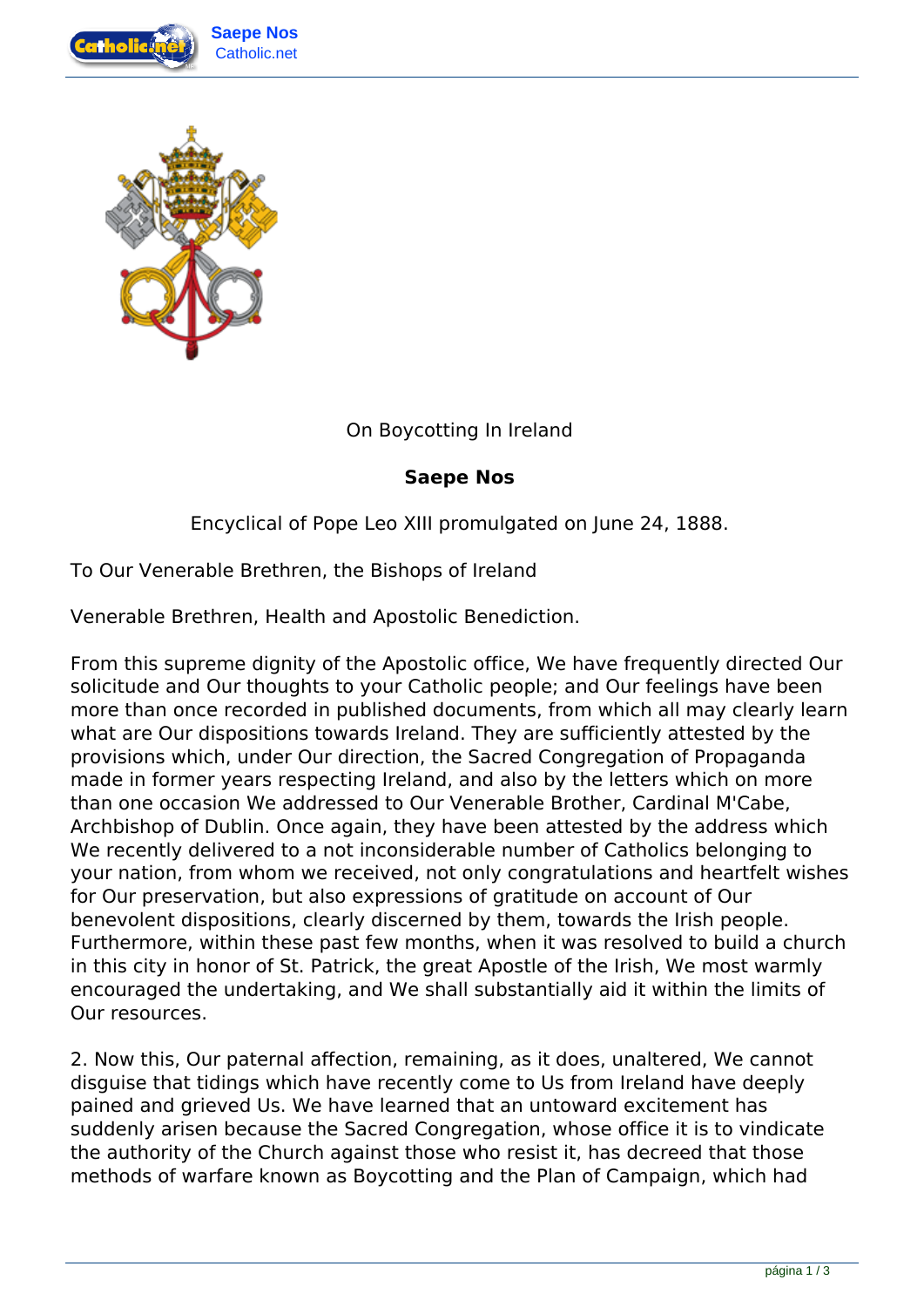

Catholic.net

begun to be employed by many, may not lawfully be used. And what is more to be deplored, there are not a few who have come forward and summoned the people to excited meetings, where inconsiderate and dangerous opinions are set in circulation, the authority of the Decree not being spared. For not only is the real scope of this Decree grievously perverted by means of forced interpretations, but, furthermore, it is even denied that obedience is due to the Decree, as if it were not the true and proper office of the Church to decide what is right and what is wrong in human actions.

3. Such a manner of acting is but little in harmony with the profession of the Christian religion, which assuredly brings in its train the virtues of moderation, respect, and obedience to legitimate authority. Besides, in a good cause, it is not fitting to seem in some sense to imitate those who in the pursuit of an unlawful end seek to attain it by disorderly effort.

4. Such line of action, too, is the more painful to Us inasmuch as We had carefully inquired into the case, so that We might obtain full and reliable knowledge of the state of your affairs, and of the causes of popular discontent. Our sources of information are trustworthy; we investigated the matter in personal interview with yourselves; further, last year we sent to you as legate a man of tried prudence and discretion, with the commission to use the greatest diligence in ascertaining the truth, and to make a faithful report to Us. For this very act of watchful care the thanks of the Irish people have been publicly given to Us. Can it therefore be asserted without rashness that We have given judgment in a case with which We were not sufficiently acquainted -- the more so as We have condemned things which fair minded men, not mixed up in your struggle, and thus bringing a calmer judgment to the consideration of the case, unite in condemning?

5. There is also a suspicion not less unjust to Us, namely, that the cause of Ireland appeals but feebly to Us, and that the present condition of her people gives Us little care. Now, on the contrary, We yield to no one in the intensity of Our feeling for the condition of the Irish people, and We have no more earnest desire than to see them at length in the enjoyment of that peace and prosperity which they have so well deserved. We have never opposed their struggling for a better state of things, but can it be regarded as admissible that in the carrying on of that struggle a way should be thrown open which might lead to evil deeds Rather, indeed, for the very reason that, under the influence of passion and political partisanship, things lawful and unlawful are to be found mingled in the same cause, it has been Our constant effort to mark off what was right from what was wrong, and to withhold Catholics from everything not sanctioned by the Christian rules of morals.

6. On this account We gave to the Irish people timely counsels, to be mindful of their obligations as Catholics, and to take part in nothing at variance with natural right or forbidden by the Divine law. Hence the recent Decree ought not to have come upon them unexpectedly; all the more as you yourselves, Venerable Brethren, assembled in Dublin in the year 1881 bade the clergy and people to